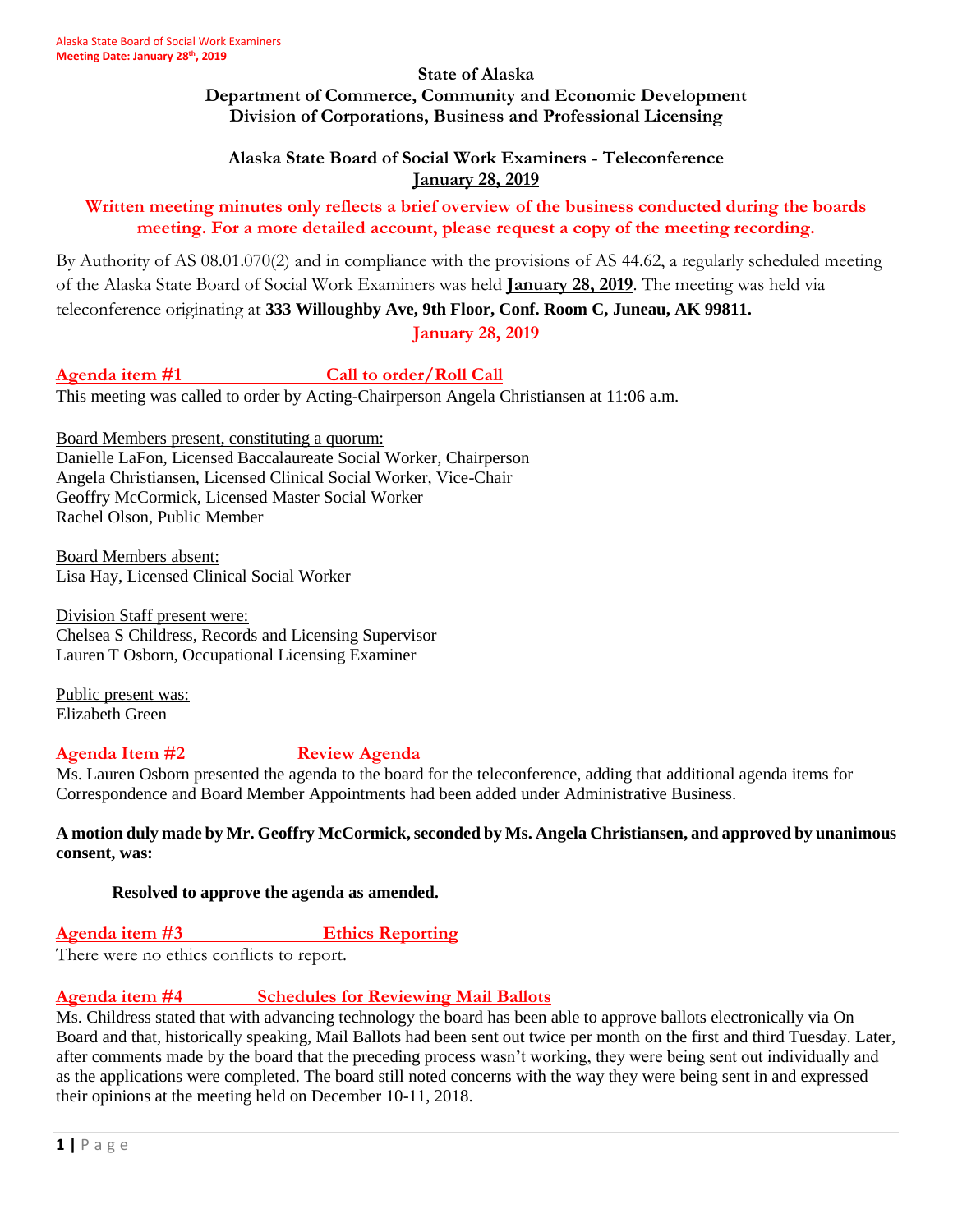Ms. Childress said that, at times, it can take up to 4-6 weeks to get a quorum with a majority vote established on a ballot and, while that's much faster than waiting three months for the next board meeting, it's better customer service to streamline the process in order to get the ballots completed as soon as possible. Ms. Childress asked the board for their preferences.

Ms. Christiansen stated that sending out the Mail Ballots as they come in seemed to be the best process. She also expressed frustration with OnBoard loading slowly and at times with errors. Ms. Osborn responded that OnBoard has been experiencing some glitches in the last few weeks causing difficulties and frustrations for both division staff and board members, and that the division is working closely with OnBoard to resolve the issue

Mr. McCormick commented that whether the ballots are sent twice a month or sent as they come in, it seems there's still a lot to approve.

Consensus from the board was to continue sending Mail Ballots in via OnBoard as they were completed and ready for board review.

## **Agenda item #5 Supervision Issue**

Ms. Danielle LaFon entered the meeting at 11:17a.m.

Jun Maiquis, Regulations Specialist, entered the meeting at 11:20a.m.

The board reviewed the email response from the Division Director Ms. Sara Chambers regarding the supervision issue presented at the meeting held on December 10-11, 2018. Ms. LaFon asked that it be verified that the board was just waiting on this response from the division regarding the application to which Ms. Childress confirmed.

Ms. Christiansen asked if it was pending completion of supervision to which Ms. LaFon answered that the applicant had turned in the completed hours at the meeting held on December 10-11, 2018. The board requested the complete application packet be sent with the document for verification of clinical supervision hours provided by Ms. Green in December.

## **A motion duly made by Ms. Angela Christiansen, seconded by Mr. Geoffry McCormick, and approved by unanimous consent, was:**

## **Resolved to accept the clinical supervision hours submitted by Elizabeth Green.**

Ms. Elizabeth Green exited the meeting at 11:25a.m.

**Agenda item #6** Regulations

## **12 AAC 18.160 Standards of Practice**

Ms. LaFon voiced concerns about having links in the drafted regulations, and if the board would be liable if the links included in the regulation were to be changed in the foreseeable future. Jun Maiquis let the board know that, if the board makes him aware of any changes, the links can easily be updated with a regulations project to reflect the change.

**A motion duly made by Ms. Angela Christiansen, seconded by Ms. Rachel Olson, and approved by unanimous consent, was:**

**Resolved to approve the language for 12 AAC 18.160 Standards of Practice as presented to the board on 1/28/2019 to move forward for public comment.** 

**12 AAC 18.160. Standards of practice.** A social worker licensed in this state shall adhere to the standards of practice adopted by the board under this section. The board hereby adopts by reference the *Model Social Work Practice Act Model Law Task Force, 1996 – 1997 with amendments, 1998 – 2012, with amendments 2013 – 2015,*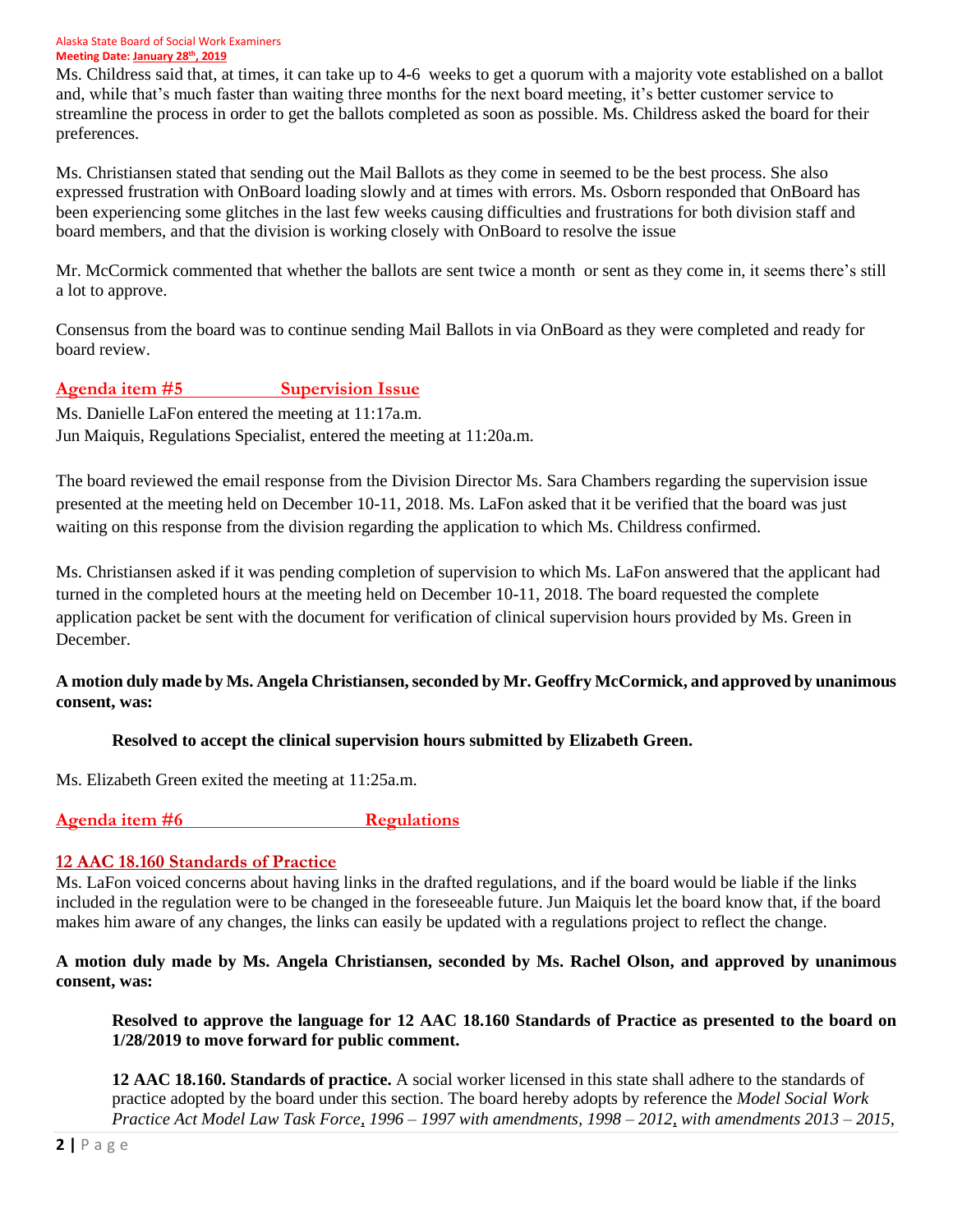*and the Model Regulatory Standards for Technology and Social Work Practice ASWB International Technology Task Force, 2013 – 2014* published by the Association of Social Work Boards, as the standards of practice for social workers licensed in this state.

**Editor's note:** A copy of the *"Model Social Work Practice Act" and the "Model Regulatory Standards for Technology and Social Work Practice"* adopted in 12 AAC 18.160 is available for inspection at the Department of Commerce, Community, and Economic Development, Division of Corporations, Business and Professional Licensing, Juneau, Alaska, or may be obtained from the Association of Social Work Boards, 400 Southridge Parkway, Suite B, Culpeper, VA 22701-3791, phone: (800) 225-6880, fax: (540) 829-0562, or websites at https://www.aswb.org/wp-content/uploads/2013/10/Model\_law.pdf and https://www.aswb.org/wpcontent/uploads/2015/03/ASWB-Model-Regulatory-Standards-for-Technology-and-Social-Work-Practice.pdf.

#### **Roll Call:**

Danielle LaFon, approved Angela Christiansen, approved Geoffry McCormick, approved Rachel Olson, approved

## **12 AAC 18.112 (2) Continued Competency**

When applying by credentials, an applicant can submit their exam scores within the last two years in order to meet the Continued Competency requirements and this language would allow for a four-year window period to use those exam scores for an application.

Ms. LaFon felt the language implies that an applicant would need to take the exam twice and suggested to remove the language of "and the two years immediately after" so that the language reads "successful passage of the applicable examination in 12 AAC 18.105 within two years immediately before the application."

Angela Christiansen exited the meeting at 11:47a.m. Angela Christiansen returned to the meeting at 11:49a.m.

#### **A motion duly made by Mr. Geoffry McCormick, seconded by Ms. Angela Christiansen, and approved by unanimous consent, was:**

**Resolved to approve the language for 12 AAC 18.112 (1) Continued Competency as amended by the board on January 28th, 2019 to move forward for public comment**

**12 AAC 18.112. CONTINUED COMPETENCY.** Proof of continued competency satisfactory to the board includes

(1) successful passage of the applicable examination in 12 AAC 18.105 within the two years immediately before the application; or

(2) verification of completion within the five years immediately preceding application of

(A) 1,500 hours of work as a social worker while holding a license similar to that for which application has been made; and

(B) the continuing education requirements described in 12 AAC  $18.210(a)(1)$  and (3).

## **Roll Call:**

Danielle LaFon, approved Angela Christiansen, approved Geoffry McCormick, approved Rachel Olson, approved

# **12 AAC 18.210 Continuing Education Requirement**

This regulation differentiates the continuing education requirement for the first biennial renewal of a person's social worker license and for after a person's first biennial renewal of a social worker license.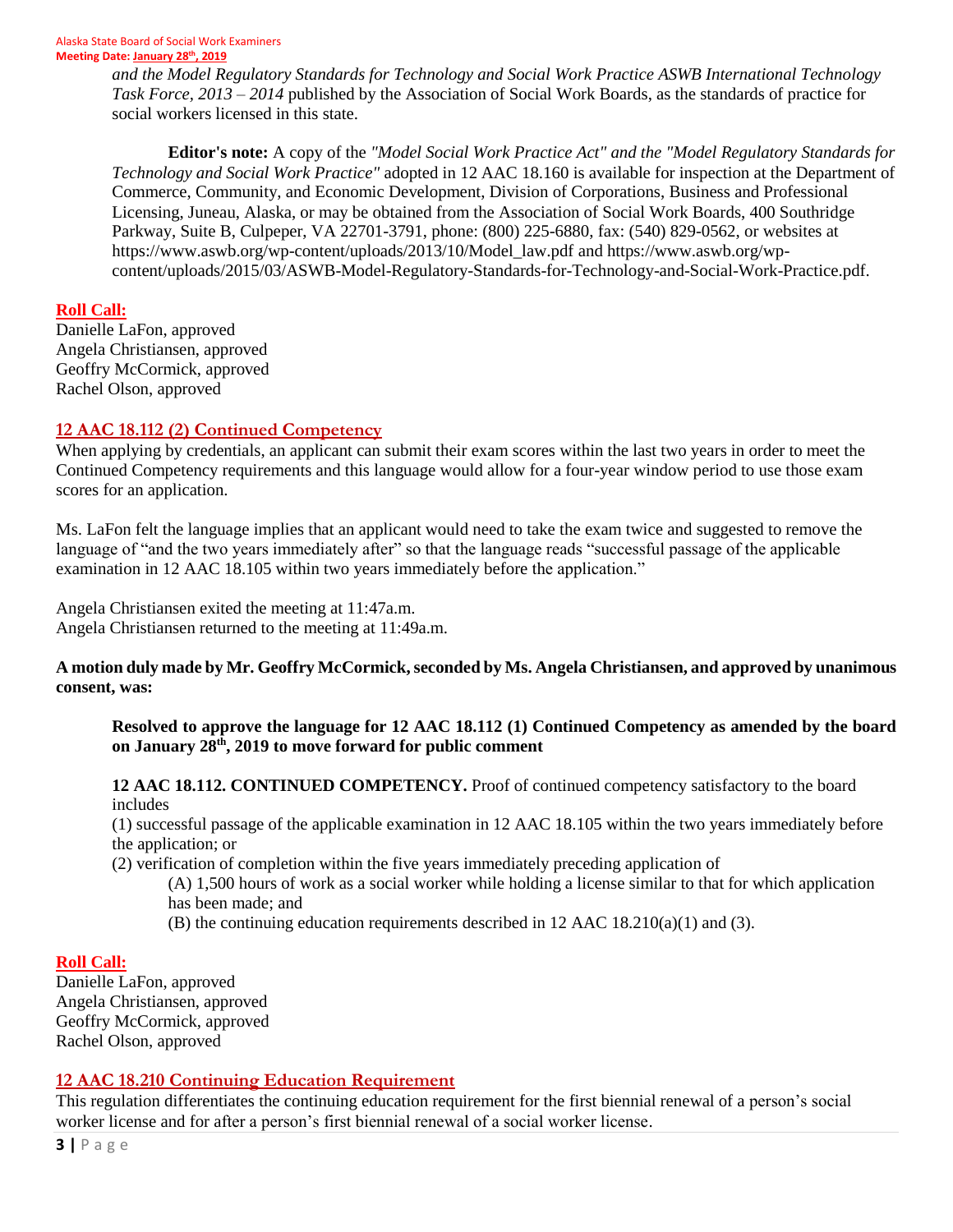Ms. LaFon noted the intention of the drafted regulation change was to make it so all renewals would have the same continuing education requirements; however, after reviewing the statutes and regulations further, the language under Sec. 08.95.040 restricts the board from making said changes without working towards a statute change.

#### **12 AAC 18.210(c) Continuing Education Requirement**

The board reviewed the language drafted from the board meeting held December 10-11, 2018. With no revisions or questions, the board made a motion to approve the drafted language to move forward for public comment.

#### **A motion duly made by Ms. Rachel Olson, seconded by Mr. Geoffry McCormick, and approved by unanimous consent, was:**

#### **Resolved to approve the language for 12 AAC 18.210(c) and (f) Continuing Education Requirement as approved at the board meeting held December 10-11, 2018 to move forward for public comment.**

#### **12 AAC 18.210. CONTINUING EDUCATION REQUIREMENT.**

(a) For the first biennial renewal of a person's social worker license, an applicant for renewal shall document completion of 45 contact hours of continuing education activities acceptable to the board that were earned during the two years before the expiration date of the person's license that included a minimum of

(1) six contact hours in substance abuse education;

- (2) six contact hours in cross-cultural education relating to Alaska Natives; and
- (3) three contact hours in professional ethics.

(b) After a person's first biennial renewal of a social worker license, an applicant for renewal shall document completion of 45 contact hours of continuing education activities acceptable to the board that were earned during that licensing period and included a minimum of

(1) six contact hours in substance abuse education;

(2) six contact hours in cross-cultural education, of which three hours include issues relating to Alaska Natives; and

(3) three contact hours in professional ethics.

(c) For the purposes of this section,

(1) one "contact hour" equals a minimum of 50 minutes of classroom instruction between instructor and participant;

(2) one academic semester credit equals 15 contact hours; and

(3) one academic quarter credit equals 10 contact hours.

(4) "specific to Alaska Natives" means a structured educational experience such as a course, lecture, workshop, or other organized training that focuses on the indigenous peoples of Alaska as it applies to social work practices.

(d) Only hours of actual attendance during which instruction was given will be accepted as continuing education contact hours earned from an academic course that is audited by the licensee, and the total number of contact hours earned may not exceed the academic credit hours offered for that course.

(e) Not more than 12 contact hours of continuing education activities required under this section may be completed in one day.

(f) If designated to provide teletherapy services, an applicant for renewal shall document completion of 6 contact hours in at least one of the teletherapy training topics under 12 AAC 18.111 (2). The 6 contact hours in teletherapy training may be used to satisfy the 45 contact hours required under 12 AAC 18.210(a) and (b).

#### **Roll Call:**

Danielle LaFon, approved Angela Christiansen, approved Geoffry McCormick, approved Rachel Olson, approved

#### **12 AAC 18.300 Scope of Teletherapy Practice and 12 AAC 18.310 Providing Teletherapy**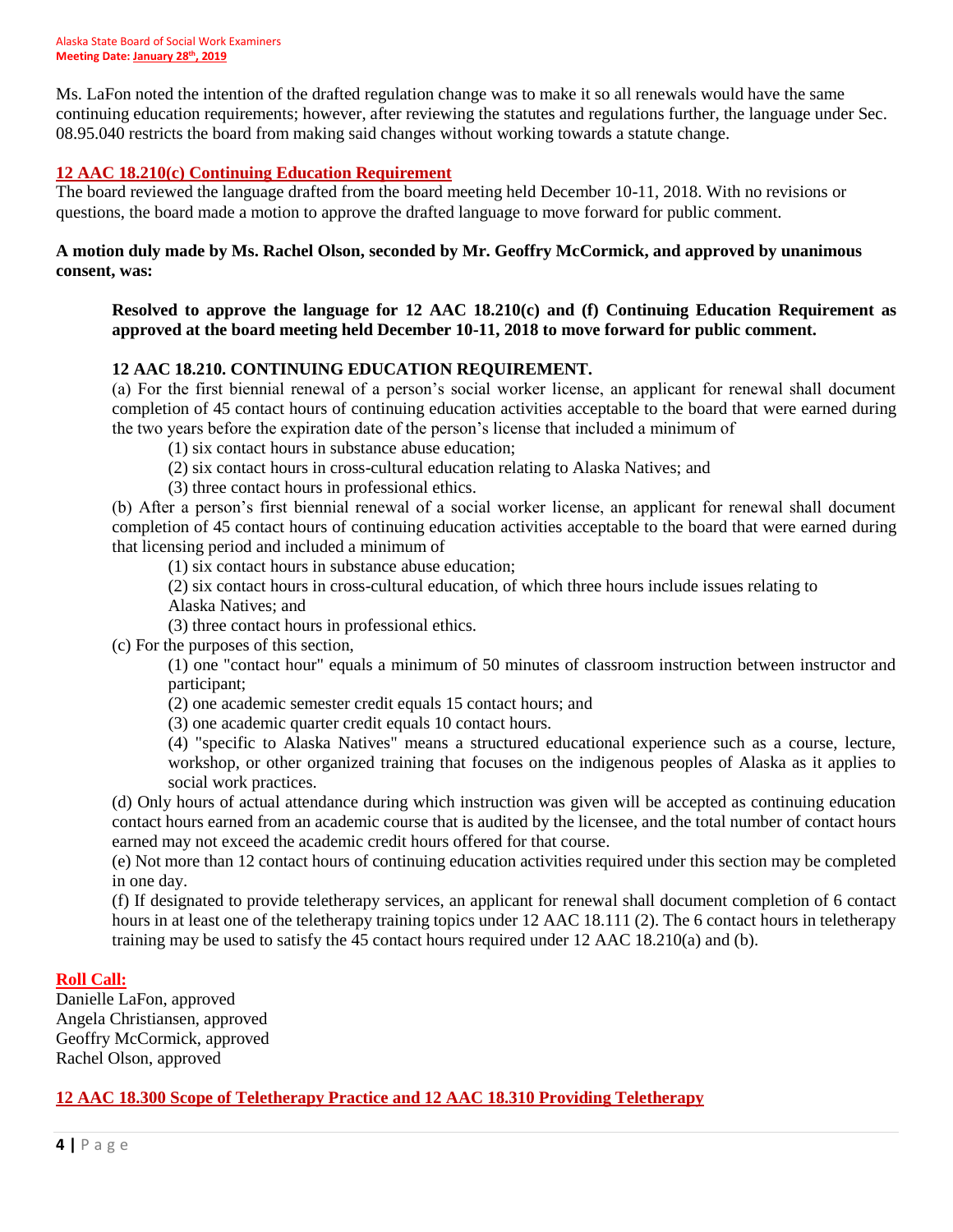The board reviewed the language drafted from the board meeting held December 10-11, 2018. With no revisions or questions, the board made a motion to approve the drafted language to move forward for public comment.

**A motion duly made by Ms. Rachel Olson, seconded by Mr. Geoffry McCormick, and approved by unanimous consent, was:**

**Resolved to approve the language for 12 AAC 18.300 Scope of Teletherapy Practice and 12 AAC 18.310 Providing Teletherapy as approved at the board meeting held December 10-11, 2018 to move forward for public comment.** 

**12 AAC 18.300. Scope of teletherapy practice.** The practice of teletherapy does not include functions or practices that are not within the training required for licensure under AS 08.95 and this chapter.

#### **12 AAC 18.310. Providing teletherapy.**

(a) Before providing teletherapy, a licensee must determine that the client is intellectually, emotionally, and physically capable of using the technology and that the technology is appropriate for the needs of the client. (b) If a licensee or client determines teletherapy is not appropriate, the licensee must offer to refer the client to a clinician local to the client for in-person services. If the client refuses referral, the licensee must document the reasons for continuing to provide teletherapy.

(c) For each teletherapy session, a licensee must verity the client's identity and record it in the client's file.

#### **Roll Call:**

Danielle LaFon, approved Angela Christiansen, approved Geoffry McCormick, approved Rachel Olson, approved

#### **12 AAC 18.990 (7) Definitions "Substance Abuse Education"**

The board reviewed the language drafted from the board meeting held December 10-11, 2018. With no revisions or questions, the board made a motion to approve the drafted language to move forward for public comment.

#### **A motion duly made by Ms. Angela Christiansen, seconded by Mr. Geoffry McCormick, and approved by unanimous consent, was:**

#### **Resolved to approve the language for 12 AAC 18.990 (7) Definitions as presented to the board on 1/28/2019 to move forward for public comment.**

#### **12 AAC 18.990. Definitions**

(7) "substance abuse education" means a structured educational experience such as a course, lecture, workshop, or other organized training that focuses on an overindulgence in or dependence on psychoactive substances, such as alcohol, marijuana, prescription drugs, pharmaceuticals, or illicit drugs, as it applies to social work practices;

(A) "psychoactive substance" is identified as a chemical substance that changes brain function and results in alterations in perception, mood, consciousness, cognition, or behavior.

(B) "behavioral addiction" is identified as a behavior that produces short-term reward that may create persistent behavior despite knowledge of adverse consequences and diminished control over the behavior.

#### **Roll Call:**

Danielle LaFon, approved Angela Christiansen, approved Geoffry McCormick, approved Rachel Olson, approved

#### **12 AAC 18.990 (9) Definitions "Synchronous" and 12 AAC 18.990 (10) Definitions "Teletherapy"**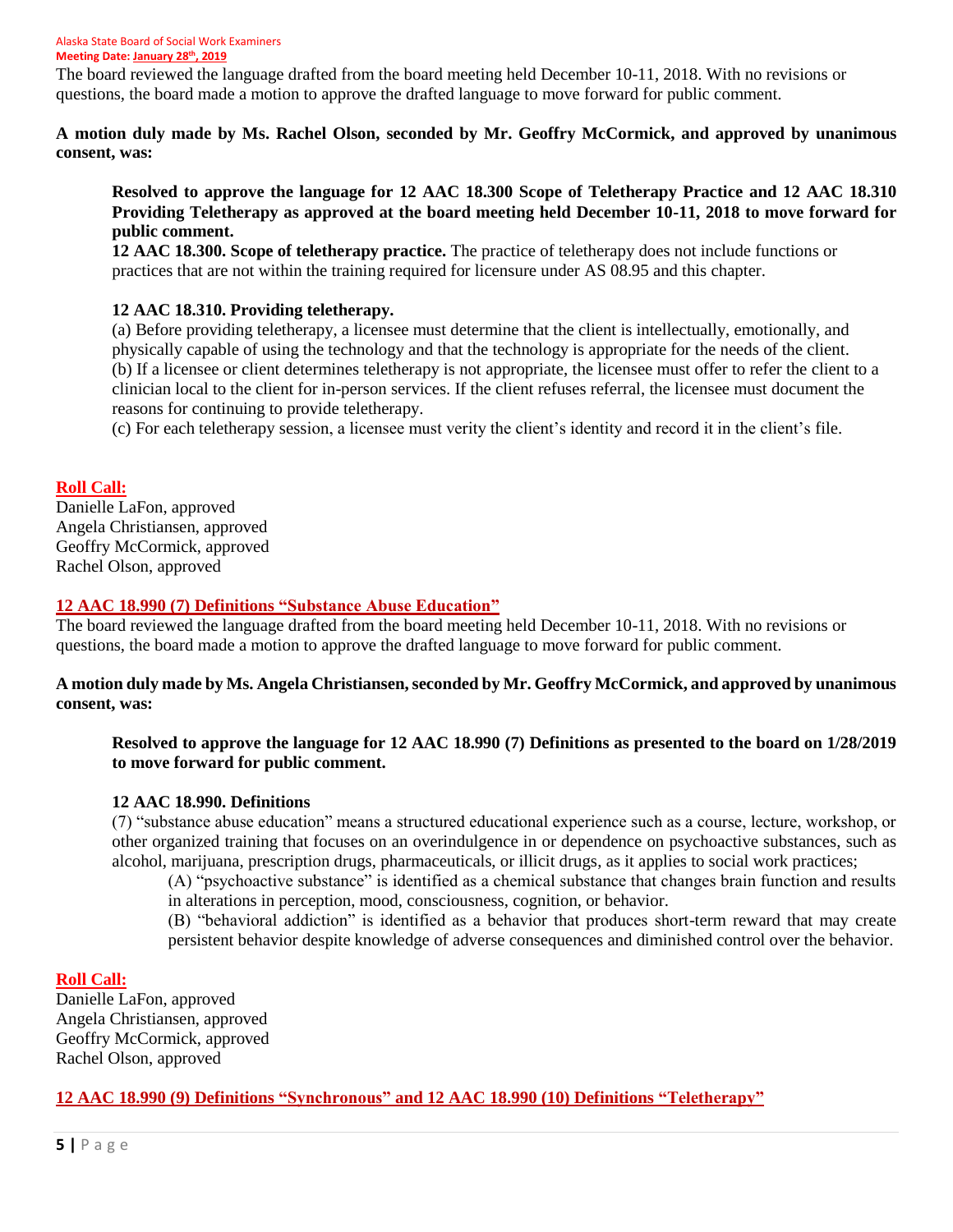The board reviewed the language drafted from the board meeting held December 10-11, 2018. With no revisions or questions, the board made a motion to approve the drafted language to move forward for public comment.

**A motion duly made by Ms. Angela Christiansen, seconded by Mr. Geoffry McCormick, and approved by unanimous consent, was:**

#### **Resolved to approve the language for 12 AAC 18.990 (9) Definitions and 12 AAC 18.990 (10) Definitions as presented to the board on 1/28/2019 to move forward for public comment.**

#### **12 AAC 18.990. Definitions**

(9) "synchronous" interaction means an interaction with the client occurring at exactly the same time during which the client and licensee are able to communicate using real-time;

(10) "teletherapy" means the use of audio, video, or data communications to perform functions or practices within the training required for licensure under AS 08.95 and this chapter.

#### **Roll Call:**

Danielle LaFon, approved Angela Christiansen, approved Geoffry McCormick, approved Rachel Olson, approved

#### **12 AAC \_\_\_\_\_ Board Member Absences**

The board reviewed the language drafted from the board meeting held September 13-14, 2018. With no revisions or questions, the board made a motion to approve the drafted language to move forward for public comment.

**A motion duly made by Ms. Angela Christiansen, seconded by Mr. Geoffry McCormick, and approved by unanimous consent, was:**

**Resolved to approve the language drafted for 12 AAC \_\_\_\_\_ Board Member Absences as presented to the board on 1/28/2019 to move forward for public comment.** 

## **12 AAC \_\_\_\_\_\_\_\_. BOARD MEMBER ABSENCES.**

(a) The board may recommend to the governor that a member be removed from the board if that member has had three or more unexcused absences from regularly scheduled board meetings during the member's term on the board. (b) Before the close of each regularly scheduled board meeting from which a member has been absent, the board will determine on the record whether the member's absence from that meeting was excused or unexcused. An absence will be excused if it was approved by the chairperson of the board 30 days' prior to the scheduled meeting date or was due to an emergency.

#### **Roll Call:**

Danielle LaFon, approved Angela Christiansen, approved Geoffry McCormick, approved Rachel Olson, approved

#### **12 AAC 18.210(g) Continuing Education**

The board reviewed the language drafted from the board meeting held September 13-14, 2018. The language drafted would allow licensee's to obtain continuing education credit for professional ethics when attending board meeting(s).

Ms. Christiansen asked if board members would be allowed to claim the hours for the professional ethics. Ms. LaFon answered that, as board members are already compensated for serving on the board, they would not be eligible to claim the hours. Ms. Christiansen asked if the language should be drafted to exclude board members.

Jun Maiquis stated he would consult with the Department of Law regarding this as it would be a technical change.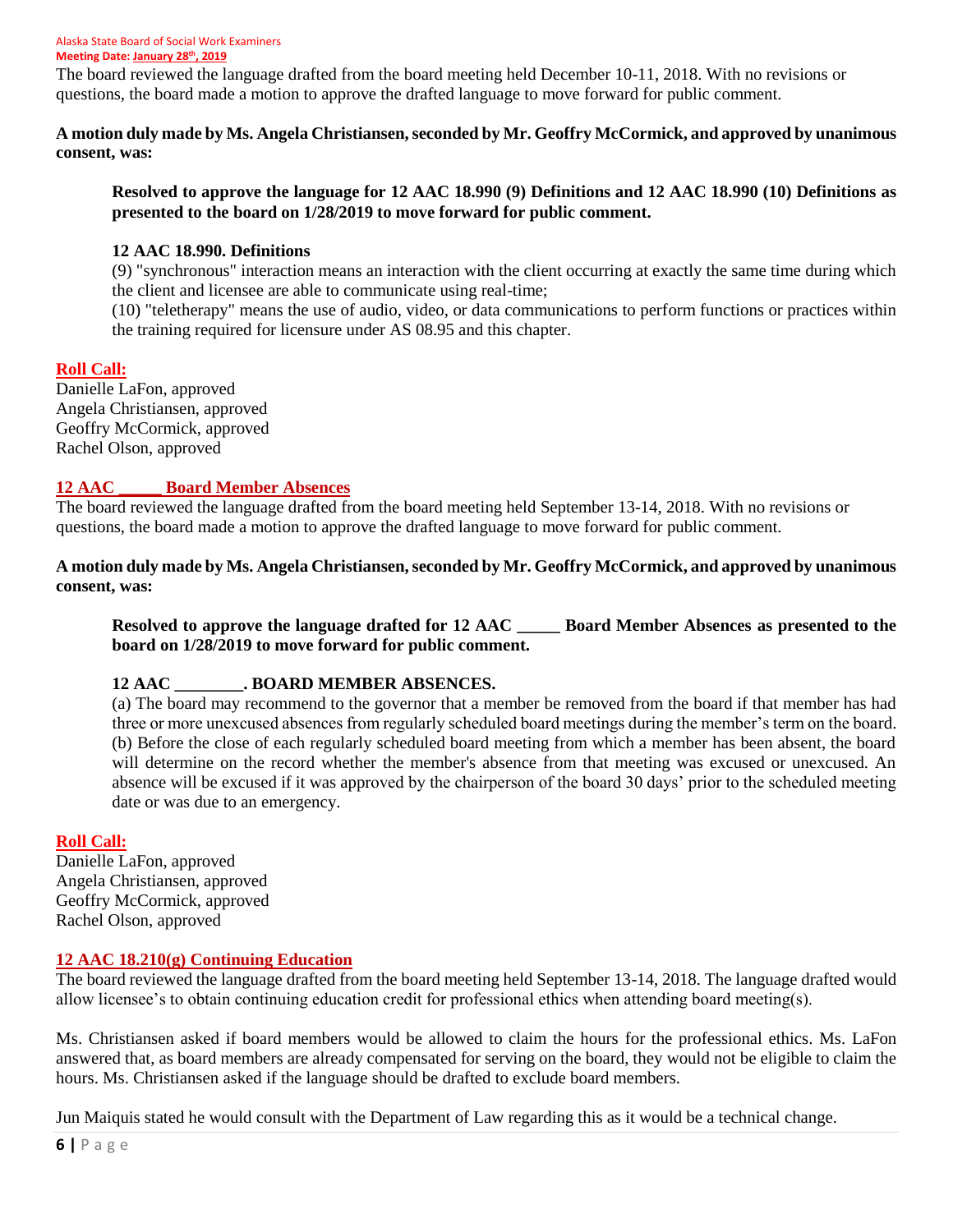**A motion duly made by Mr. Geoffry McCormick, seconded by Ms. Angela Christiansen, and approved by unanimous consent, was:**

**Resolved to approve the language for 12 AAC 18.210(g) Continuing Education as drafted during the board meeting held September 13-14, 2018 to move forward for public comment.** 

#### **12 AAC 18.210. CONTINUING EDUCATION REQUIREMENT.**

(g)An applicant for renewal under this section may receive up to three (3) hours of professional ethics continuing education credit for attending up to 6 hours of a regularly scheduled board meeting once every biennial licensing period.

#### **Roll Call:**

Danielle LaFon, approved Angela Christiansen, approved Geoffry McCormick, approved Rachel Olson, approved

Jun Maiquis exited the meeting at 12:32p.m.

**Agenda Item #7 Administrative Business**

#### **Correspondence:**

The board received correspondence from an applicant regarding additional documentation being requested due one or more "yes" answers being reported for the Professional Fitness Question(s) on the Initial Application. Ms. Christiansen questioned if this case was submitted to Investigations for review. Ms. Childress responded that supervisors have the chance to review "yes" answers on applications to approve; however, the board could send it to Investigations for further review. Ms. LaFon suggested that they request the original documentation from the applicant. Ms. LaFon suggested when documentation has been received, that the board should vote via OnBoard as to whether it would be pertinent to send documentation to Investigations or not.

#### **Board Member Appointments:**

Governor Dunleavy announced board appointments. Geoffry McCormick has been reappointed – his term was set to expire on March 01, 2019 and has been reinstated until March 01, 2022. Rachel Olson's term expires on March 01, 2019 and Colleen Vague has been appointed in place as Public Member.

#### **Travel:**

The board discussed the upcoming New Board Member Training sponsored by the ASWB in March. The board determined Geoffry McCormick will be attending. Mr. McCormick had not heard back yet from the ASWB regarding reimbursement via scholarship funding. Mr. McCormick will reach out to the ASWB for a status update. The next new board member training will be in May/June and the board has elected to send Lisa Hay to this meeting. Ms. LaFon asked if the board would be able to send the new appointee Colleen Vague to the training to be held in May/June.

Angela Christiansen has requested to go to the 2019 Education Conference occurring on April 11-13, 2019. The board discussed the travel to this conference and approved Ms. Christiansen to attend.

#### **Meeting Dates:**

The board set tentative meeting dates as follows for the remainder of 2019:

- **▪** June 10-11, 2019
- **•** September 16-17, 2019
- **▪** December 9-10, 2019

With no business to further discuss, the board elected to adjourn the meeting.